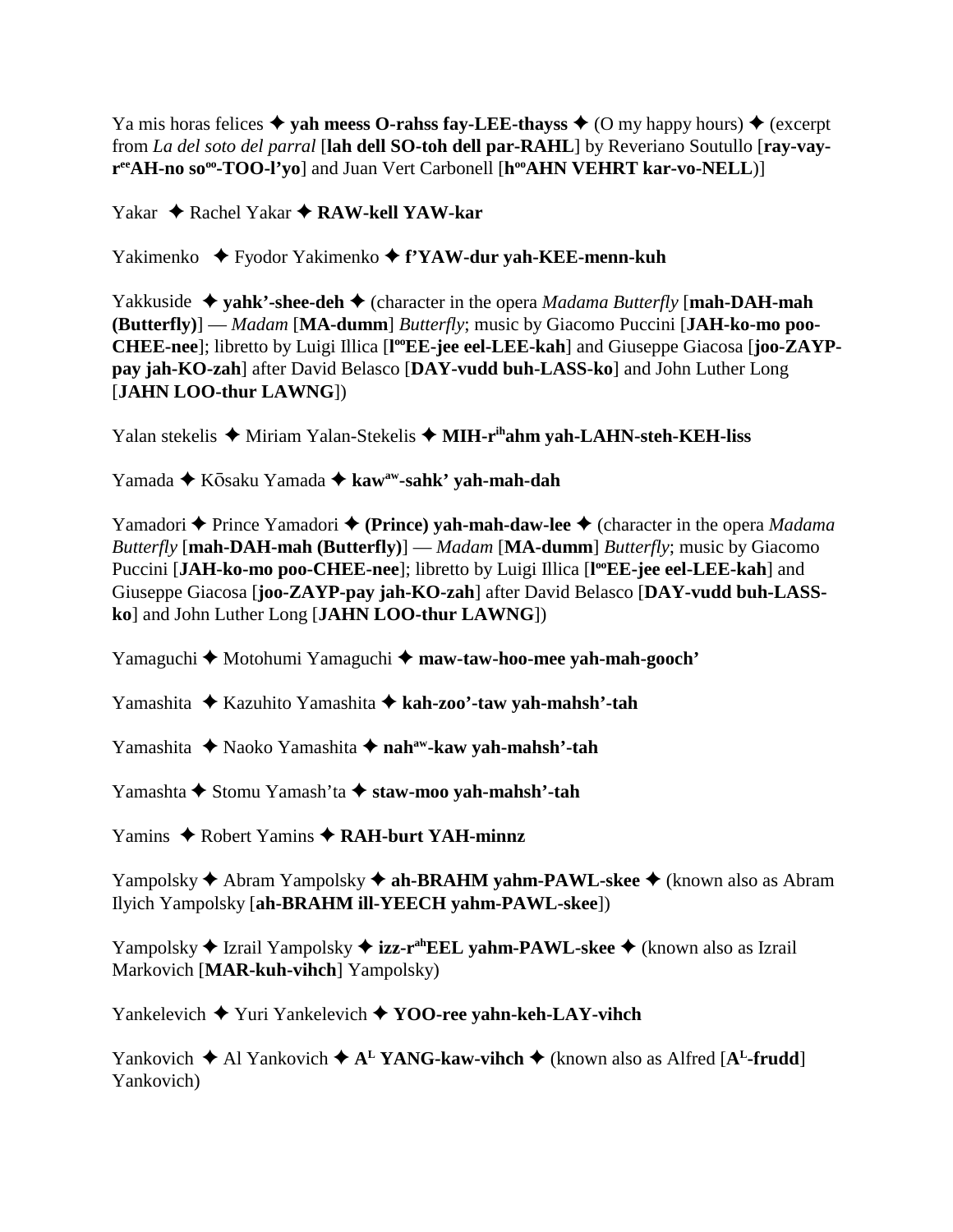Yannakos  $\rightarrow$  vahn-NAH-kawss  $\rightarrow$  (character in the opera *Recké Pašije* [<sup>R</sup>SHETTSS-keh<sup>eh</sup>] PAH-shih-yeh] — The Greek Passion; music by Bohuslav Martinů [BO-hôô-slahf MAR-t<sup>y</sup>ihnoo<sup>oo</sup>]; libretto by Martinu after Nikos Kazantzakis [NEE-kawss kah-zahnt-Z**l**-kiss])

Yannatos James Yannatos **JAYMZ yahn-NAH-tohss**

Yannay **→** Yehuda Yannay **→ yeh-HOO-dah yahn-NI** 

Yansons  $\triangle$  Arvid Yansons  $\triangle$  AR-vidd YAHN-sohnss  $\triangle$  (in Latvia, this Latvian National would be known as Arvids Yansons [AR-veedss YAHN-sohnss] or Arvids Jansons [AR-veedss **YAHN-sohnss**])

Yaravi **→ yah-RAH-vee →** (composition by William Grant Still [WILL-l<sup>ih</sup>umm GRANNT **STILL**])

Yardumian **←** Richard Yardumian ← RIH-churd yar-DOO-m<sup>ih</sup>unn

Yarmouth **YAR-muhth**

Yarustovsky ◆ Boris Yarustovsky ◆ bah-REESS yah-rôô-STAWF-skee ◆ (known also as Boris Mikhailovich [**mee-KAHIH-luh-vihch**] Yarustovsky)

Yashiro ◆ Akio Yashirō ◆ ah-kee<sup>aw</sup> yah-shee-law<sup>aw</sup>

Yasser ♦ Joseph Yasser ♦ {**JO-zuff YASS-sur**} YAH-seff YAHSS-ser

Yastrebtsev **→** Vasily Yastrebtsev → vah-SEE-lee YAHSS-trupp-suff

Yave de espanya  $\triangle$  La yave de Espanya  $\triangle$  **lah YAH-vay day ayss-PAHN-yah**  $\triangle$  (The Key of Spain)  $\triangle$  a song by Flory Jagoda [**FLAW-ree yah-GAW-dah**] of the Jews who were expelled from Spain in 1492 and who settled in Bulgaria and Yugoslavia, taking the key of their homes in Spain with them)

Yavornitsky  $\triangle$  David Yavornitsky  $\triangle$  DAY-vudd vah-vor-NITT-skee

Yavorsky Boleslav Yavorsky **bah-less-LAHF yah-VAWR-skee** (known also as Boleslav Leopoldovich [**lay-o-PAWL-duh-vihch**] Yavorsky)

Ye house of gilead with one voice  $\blacklozenge$  Ye house of Gilead, with one voice  $\blacklozenge$  (Ye house of) **GHIH-lee-add, (with one voice)**  $\blacklozenge$  (excerpt from the oratorio *Jephtha* [JEFF-thuh]; music by George Frideric Handel [**JAW-urj FRIH-duh-rick HANN-d'l**]; libretto by Thomas Morell [**TAH-muss maw-RELL**] after *Judges XI* and G. Buchanan [**G. buh-KA-nunn**)

Yeats ◆ William Butler Yeats ◆ WILL-l<sup>ih</sup>umm BUTT-lur YAYTSS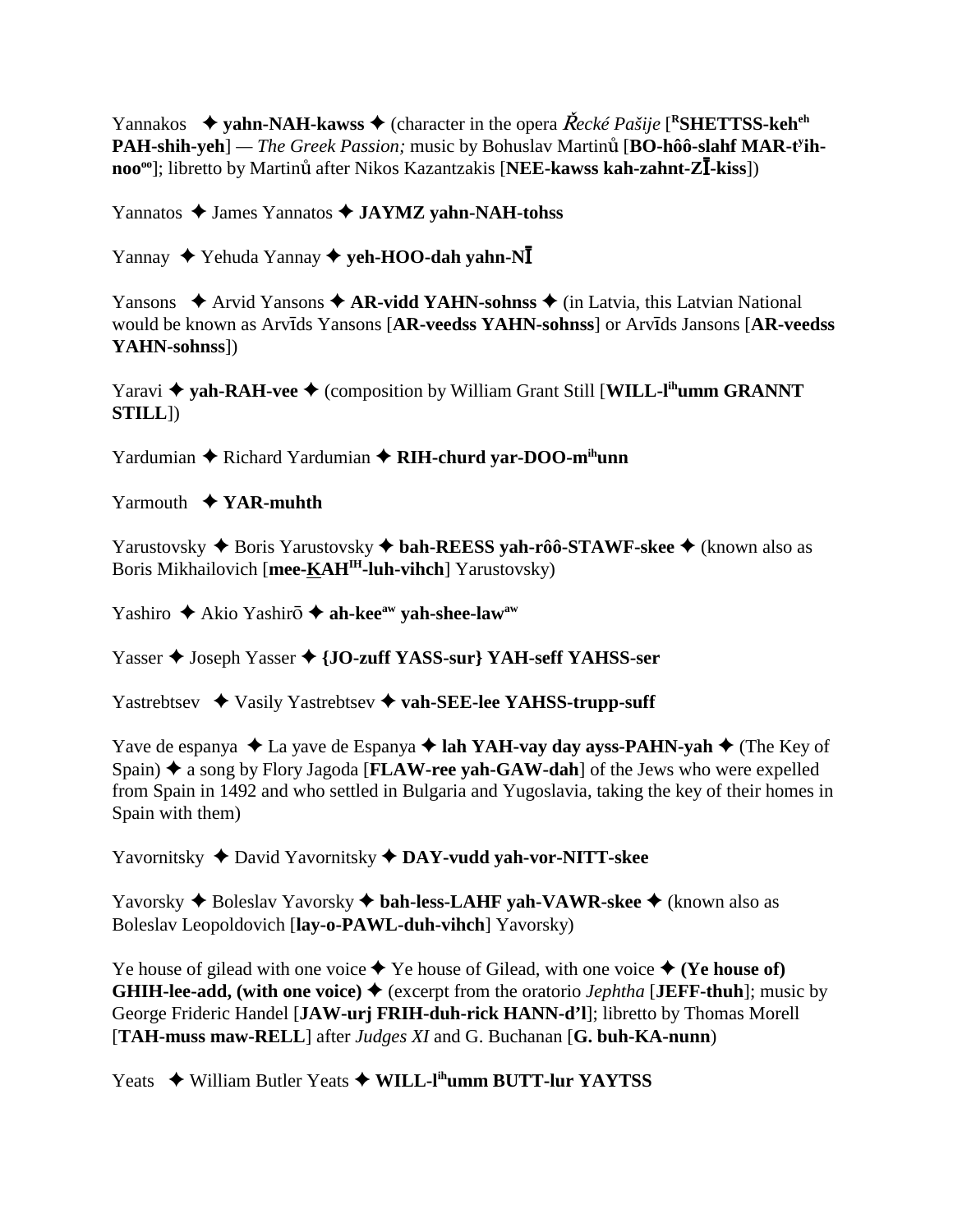Yefrosinia and anastasia ◆ Yefrosinia & Anastasia ◆ yeh-fro-SEE-n<sup>ih</sup>ah (&) ah-nah-STAH $z<sup>ih</sup>ah  $\blacklozenge$  (except from the film *Ivan the Terrible*, with music by Sergei Prokofiev [sehr-GAY<sup>EE</sup>]$ **prah-KAW-fiheff**], arranged in the form of an oratorio by Abram Stasevich [**ah-BRAHM stah-SAY-vihch**])

Yeshcho  $\blacklozenge$  Net yeshcho?  $\blacklozenge$  N<sup>Y</sup>ETT yihsh-SHAW?  $\blacklozenge$  (trio featuring Herman [GHEHR**mahn**], Chekalinsky [**cheh-kah-LYEEN-skee**], and Yeletsky [**yeh-LYETT-skee**] with chorus from the opera *Pique dame* [**peek dahm**] — *The Queen of Spades*; music by Peter Ilyich Tchaikovsky [**p'YAW-t'r ill-YEECH {chahih-KAWF-skee} chay-KAWF-skee**]; libretto by Modest Tchaikovsky [**mah-DYESST {chahih-KAWF-skee} chay-KAWF-skee**] after Alexander Sergeyevich Pushkin [**uh-ly ick-SAHN-d'r sehr-GAY-yeh-vihch POOSH-kinn**])

Yekaterinburg **yeh-kuh-teh-rinn-BÔÔRK**

Yeletski ◆ (*see* Yeletsky)

Yeletsky  $\blacklozenge$  **yeh-L<sup>Y</sup>ETT-skee**  $\blacklozenge$  (character in the opera *Pikovaya Dama* [**PEE-kuh-vuh-vuh DAH-muh**] — *The Queen of Spades*; music by Peter Ilyich Tchaikovsky [**p'YAW-t'r ill-YEECH {chahih-KAWF-skee} chay-KAWF-skee**]; libretto by Modest [**mah-DYESST**] Tchaikovsky and P. I. Tchaikovsky after Alexander Sergeyevich Pushkin [**uh-ly ick-SAHN-d'r sehr-GAY-yeh-vihch POOSH-kinn**])

Yepes Narciso Yepes **nar-THEE-so YAY-payss**

Yesli mne v otvet  $\star$  A yesli mne v otvet  $\star$  ah YESS-lih m'n<sup>y</sup>eh v'aht-VETT  $\star$  (duet featuring Lisa [**LEE-suh**] and Herman [**GHEHR-mahn**] in the opera *Pique Dame* [**peek dahm**] — *The Queen of Spades*; music by Peter Ilyich Tchaikovsky [**p'YAW-t'r ill-YEECH {chahih-KAWF-skee} chay-KAWF-skee**]; libretto by Modest Tchaikovsky [**mah-DYESST {chahih-KAWF-skee} chay-KAWF-skee**] and P. I. Tchaikovsky after Alexander Sergeyevich Pushkin [**uh-ly ick-SAHN-d'r sehr-GAY-yeh-vihch POOSH-kinn**])

Yeslib miliya devitsy ◆ YESS-l<sup>y</sup>ipp MEE-l<sup>ih</sup>yuh dih-VEET-see ◆ (song featuring Tomsky  $[TAWM-skee]$  and chorus)  $\blacklozenge$  (song by Tomsky with Chekalinsky [cheh-kah-L<sup>Y</sup>EEN-skee] and chorus from the opera *Pique Dame* [**peek dahm**] — *The Queen of Spades;* music by Peter Ilyich Tchaikovsky [**p'YAW-t'r ill-YEECH {chahih-KAWF-skee} chay-KAWF-skee**], libretto by Modest Tchaikovsky [**mah-DYESST {chahih-KAWF-skee} chay-KAWF-skee**] and P. I. Tchaikovsky after Alexander Sergeyevich Pushkin [**uh-ly ick-SAHN-d'r sehr-GAY-yeh-vihch POOSH-kinn**])

Yeston ◆ Maury Yeston ◆ MAW-ree YESS-t'n

Yesu wayinyanza ◆ Yesu Wayinyanza ◆ YEH-soo w**ī-inn-YAHN-zah ◆** (Kenyan [KENN**yunn**] folk melody)

Yeux qui guidez mon ame  $\triangleq$  yö kee ghee-day mawb-nahm  $\triangleq$  (composition by Jan Pieterszoon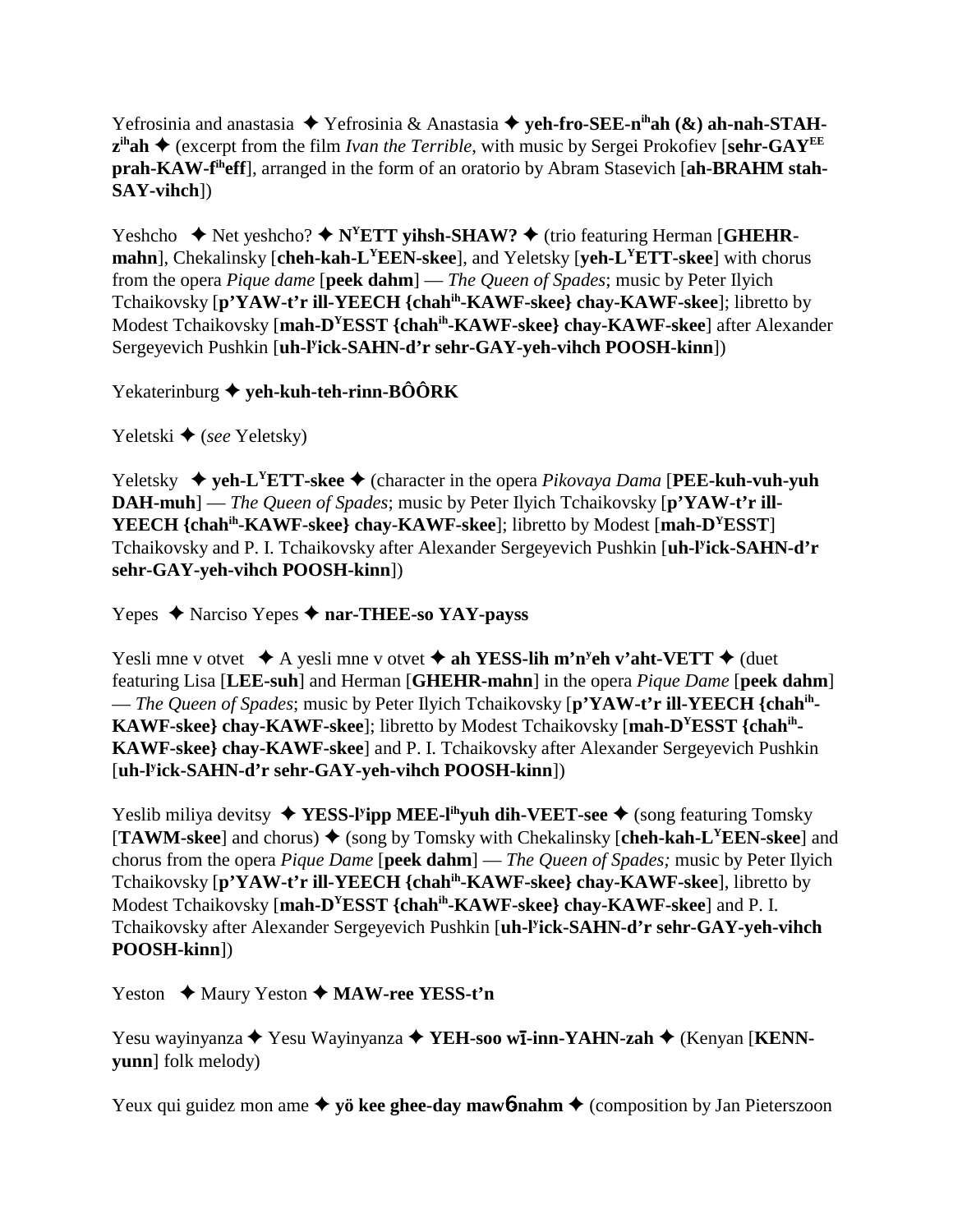Sweelinck [**YAHN PEE-turss-zoh<sup>oh</sup>n SWAY<sup>AY</sup>-lihngk**])

Yevgeni onegin  $\blacklozenge$  Yevgeni Onegin  $\blacklozenge$  yevv-GAY-nee ah-N<sup>Y</sup>AY-ghinn  $\blacklozenge$  (Eugene Onegin)  $\blacklozenge$ (an opera, with music by Peter Ilyich Tchaikovsky [**p'YAW-t'r ill-YEECH {chahih-KAWFskee} chay-KAWF-skee**]; libretto by Konstantin Shilovsky [**kahn-stahn-TYEEN shih-LAWFskee**] and P. I. Tchaikovsky after Alexander Sergeyevich Pushkin [**uh-ly ick-SAHN-d'r sehr-GAY-yeh-vihch POOSH-kinn**])

 $Y$ i kwei ◆ Sze, Yi-Kwei ◆ SEE<sup>EE</sup>, YEE<sup>EE</sup>-KWAY ◆ (known also as Yi-Kwei Sze)

Yniold  $\triangle$  ee-n<sup>ee</sup>awl  $\triangle$  (character in the opera *Pelléas et Mélisande* [**puhl-lay-ahss ay may-leezah**6**d**]; music by Claude Debussy [**klohd deh-büss-see**]; libretto by Debussy after Maurice Maeterlinck [**mo-reess MAHAH-tur-lihngk**])

Yo le mandi  $\blacklozenge$  yo lay MAHN-dee  $\blacklozenge$  (a medieval wedding song of the Jews who were expelled from Spain in 1492 and who settled in Bulgaria)

Yo menamori  $\blacklozenge$  Yo m'enamori  $\blacklozenge$  **yo may-nah-MO-ree**  $\blacklozenge$  (I Fell in Love)  $\blacklozenge$  (traditional song of the Spanish Jews)

Yoffe  $\triangle$  Shlomo Yoffe  $\triangle$  SHLO-mo YAWF-fee

Yohanan  $\triangle$  Asher Ben-Yohanan  $\triangle$  AH-shehr BENN-yo-hah-NAHN

Yon ◆ Pietro Alessandro Yon ◆ {p<sup>ee</sup>AY-tro ah-less-SAHN-dro YAHN} p<sup>ee</sup>AY-tro ah-layss-**SAHN-dro YOHN ♦** (known also as Pietro Yon [**p**<sup>ee</sup>**AY-tro YAHN**])

Yonge  $\triangle$  Nicholas Yonge  $\triangle$  **NIH-kuh-luss YUHNG**  $\triangle$  (the last name is also spelled Young and Younge)

Yorkshire **YAWRK-shuhr**

Yoshida **→** Tsunez<del>o</del> Yoshida → tsoo-neh-zaw<sup>aw</sup> yaw-shee-dah

Yossifov **→** Alexander Yossifov **→ ah-leck-SAHN-der YAHSS-sih-fawf** 

Yost  $\triangle$  Michel Yost  $\triangle$  mih-shell yawst

Youdin ◆ Mikhail Youdin ◆ mee-kahEEL YOO-d<sup>y</sup>inn

Youkali  $\blacklozenge$  yoo-KAH-lee  $\blacklozenge$  (a song, with music by Kurt Weill [KOORT VIL] and text by Fernay [**fehr-nay**)

Youll  $\triangle$  Henry Youll  $\triangle$  **HENN-ree YOOL**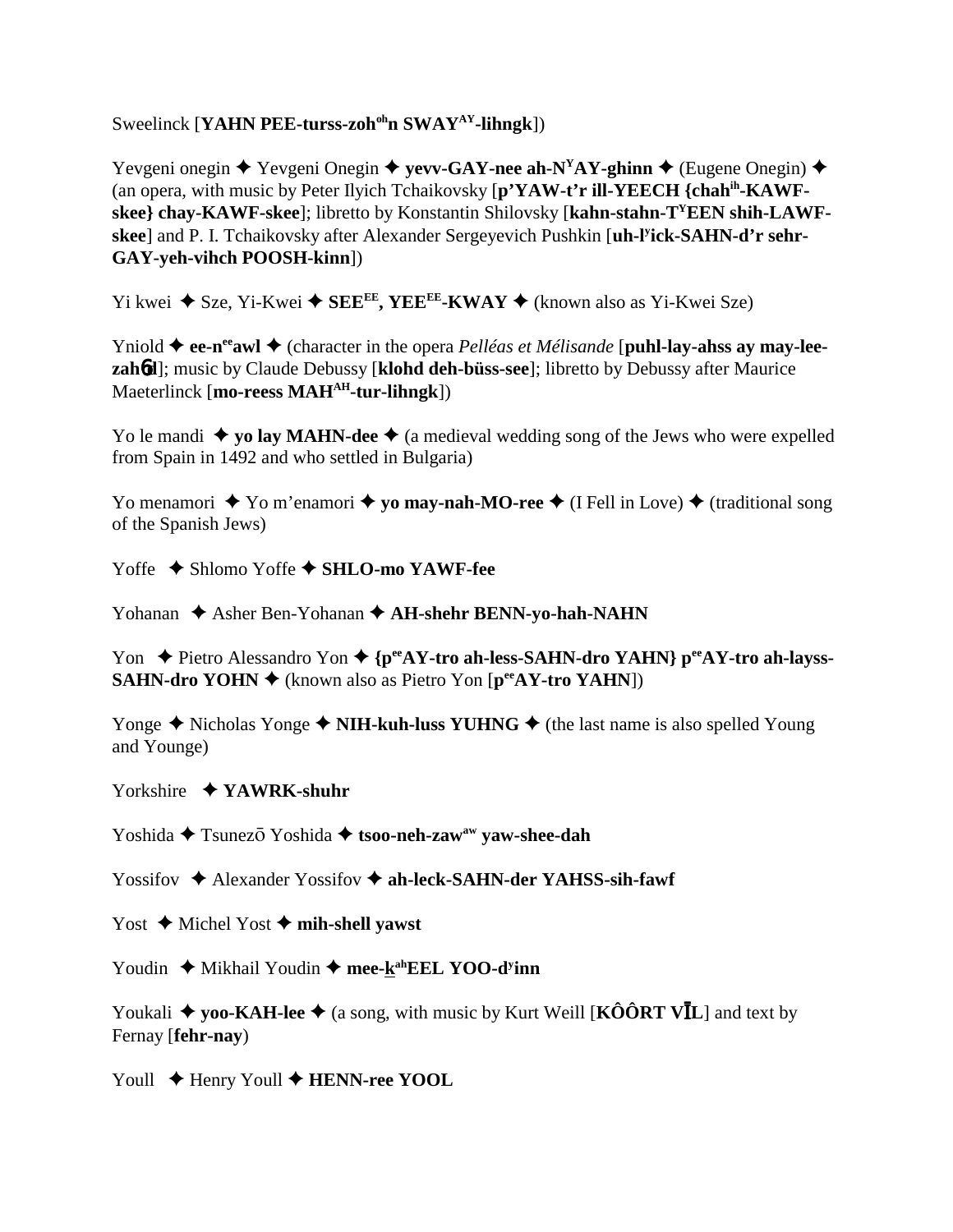Youmans  $\triangle$  Vincent Youmans  $\triangle$  VINNT-sunnt YOO-munnz  $\triangle$  (known also as Vincent Millie) [MILL-lee] Youmans)

Young uck kim  $\triangle$  Kim, Young-Uck  $\triangle$  KIMM, YÔÔNG-ÔÔK

Young venevil  $\rightarrow$  Young Venevil  $\rightarrow$  (Young) VAY-nuh-vill  $\rightarrow$  (poem by Björnstjerne Björnson [b'YÖN-hah-nuh b'YÖN-sunn] set to music by Frederick Delius [FREH-duh-rick DEE- $\mathbf{l}^{\text{ih}}$ uss $\mathbf{l}$ 

Your eyen two  $\star$  Your eyen two  $\star$  (Your) **I**-unn (two)  $\star$  (excerpt from *Merciless Beauty* by Ralph Vaughan Williams [ $RA^L$ F VAWN WILL-l<sup>ih</sup>ummz])  $\blacklozenge$  (Vaughan Williams' given name is sometimes pronounced RAYF)

Youssoupoff  $\blacklozenge$  Prince Nikolai Borisovich Youssoupoff  $\blacklozenge$  (Prince) n<sup>y</sup>ee-kah-LAH<sup>IH</sup> bah-REEsuh-vihch vôô-SOO-puff  $\blacklozenge$  (the last name is also transliterated as Yussupov)

Youts  $\triangle$  Gregory Youts  $\triangle$  GREH-guh-ree YOOTSS

Yradier  $\triangle$  Sebastián de Yradier  $\triangle$  say-bahss-t<sup>ee</sup> AHN day ee-rah-th<sup>ee</sup> EHR  $\triangle$  (the last name is also spelled Iradier [ee-rah- $th^{\text{ee}}EHR$ ])

Yriarte  $\rightarrow$  Tomás de Yriarte  $\rightarrow$  toh-MAHSS day ee-r<sup>ee</sup>AHR-tay  $\rightarrow$  (the last name is also spelled Iriarte [ee-ree AHR-tay])

Ysack  $\triangle$  Heinrich Ysack  $\triangle$  HIN-rihh ee-ZACK  $\triangle$  (the last name is also spelled Isaac, Isaak, Izak, and Yzac)

Ysaye ◆ Eugène Ysaye ◆ ö-zhenn ee-zah-ee ◆ (known also as Eugène-Auguste [o-zhüst] Ysave)

Ysaye ◆ Théophile Ysaÿe ◆ tay-o-feel ee-zah-ee

Yttrehus ◆ Rolv Yttrehus ◆ RAWLV ITT-truh-hooss (known also as Rolv Berger Yttrehus [RAWLV BUR-gur ITT-truh-hooss])  $\triangleq$  (the Norwegian pronunciation would be RAWLV  $BA<sup>R</sup>$ -gur ÜT-truh-hewss)

Yuan  $\triangle$  Nai-Yuan Hu  $\triangle$  HOO<sup>oo</sup>, NAH<sup>EE</sup>-YOO-ENN

Yuasa  $\triangle$  Joji Yuasa  $\triangle$  jaw-jee yoo-ah-sah

Yudina  $\triangle$  Maria Yudina  $\triangle$  mah-REE-uh YOO-d<sup>y</sup>ih-nuh

Yukie  $\triangle$  Nagai Yukie  $\triangle$  nah-gah<sup>ee</sup> voo-kee<sup>eh</sup>

Yun  $\leftrightarrow$  Yun, Isang  $\leftrightarrow$  YÔÔN, EE-HAHNG